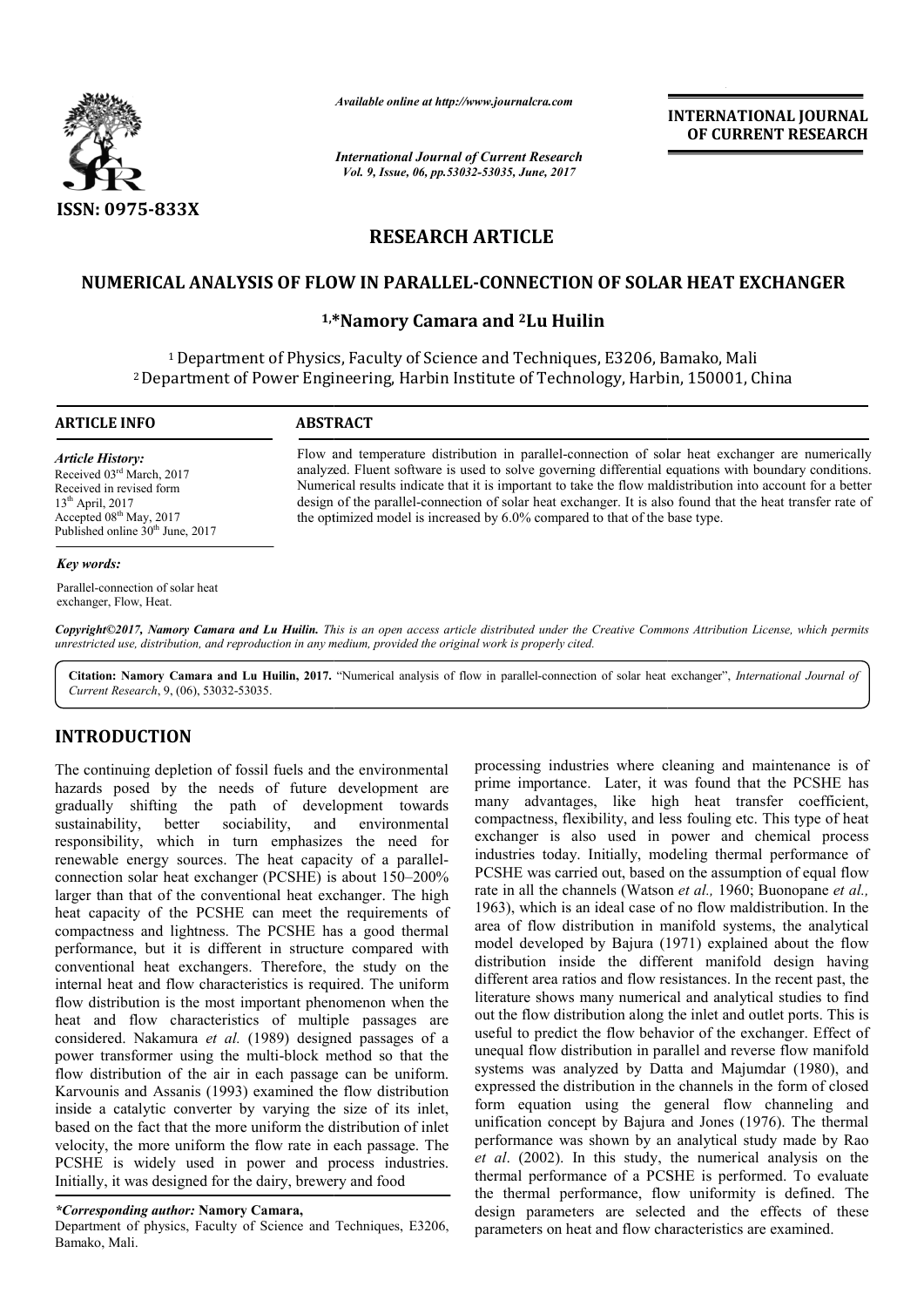### **Theoretical model**

The parallel-connection solar heat exchanger and coordinate system is illustrated in Fig 1. The energy conservation equations to describe fluid flow and heat transfer are given below. Energy equation by conductivity at unsteady state through parallel-connection walls is:



**Fig. 1. Parallel connection and coordinate system**

( ) ( ) 0 *<sup>s</sup> <sup>s</sup> <sup>s</sup> sTs C T k <sup>t</sup>* …………………… (1)

Where  $\rho_s$ ,  $k_s$  and  $c_s$  are respectively density, thermal conductivity and heat capacity of steel materials, and  $T<sub>s</sub>$  is wall temperature. Water flow in the pipes, and its temperature is increased, and velocity varied in radial and axial directions. Hence, flow behavior of water in the parallel-connection must be satisfied the momentum and energy conservations. The mass conservation of water inside pipes is

$$
\frac{\partial \rho}{\partial t} + \nabla \cdot (\rho u) = 0 \qquad \qquad (2)
$$

where  $\rho$  and u are fluid density and velocity. The momentum equation of water is

$$
\frac{\partial}{\partial t}(\rho u) + \nabla \cdot (\rho u u) = \nabla P + \nabla \cdot [\mu (\nabla u + \nabla u^T)] \qquad \dots \dots (3)
$$

where *P* is fluid pressure, and  $\mu$  is fluid viscosity. If flow is laminar flow, the fluid viscosity can be obtained from molecular-type viscosity, while the value is determined from eddy-viscosity model for turbulent flow. The energy conservation of water is expressed as follows:

$$
\frac{\partial}{\partial t}(\rho C_w T) + \nabla \cdot (\rho u C_w T) = \nabla \cdot \left[ \frac{\mu}{\text{Pr}} \nabla (C_w T) \right] \qquad \dots \dots \tag{4}
$$

where T,  $C_w$  and Pr are respectively temperature, heat capacity and Prandtl number of water. In the initial condition, the pipes were assumed empty, and water velocity zero. The temperature of the wall is set to ambient temperature. At *t*>0, at the inlet water mass flux and flux incident are given.

At the wall, the no-slip boundary used for water flow.

#### **Model and numerical procedures**

Equations (1) to (4) are numerically solved. A set of differential equations has been developed to simulate dynamic behavior and steady-state performance of parallel connection of solar heat exchanger. The fluid velocity is obtained to solve momentum equation of the fluid. The temperature of wall and fluid are determined from energy equation. The governing equations are discretized by the finite volume method, and the power-law scheme is used to discretize the convectiondiffusion terms. The parameters used are given Table 1.

#### **Simulation results and discussions**

Fig 2 shows the velocity components of fluid along the pipe diameter for six pipes for a displacement  $y=0.069$  m from the center of parallel-connection. It can be seen that the pipes exhibit a common characteristic of velocity distribution with increasing diameter. The velocity seems to increase gradually as the pipe diameter increases from zero. The velocity peaks at a diameter  $D_p$ , the corresponding velocity can be designated  $V_p$ . The velocity then drops off gradually again after this peak. For some pipes, there are two peaking diameters  $D_{p1}$  and  $D_{p2}$  with corresponding velocities  $V_{p1}$  and  $V_{p2}$  while for some others the two peaking diameters seem to merge into one  $D_p$  and the peak velocities merge into  $V_p$ . Different pipes have different values for  $D_p$  and  $V_p$ . For pipes 1, 3 and 4, it can be seen that they have a  $D_{p1}$  of 0.00154 m, 0.00222 m, and 0.002 m respectively. They also have a  $D_{p2}$  of 0.01692 m, 0.01556 m and 0.0018 m in the same order. However for pipes 2, 5 and 6 they only have one peak diameter  $D_n$  at 0.016 m, 0.01636 m, and 0.01714 m respectively. Pipes 1, 3 and 4 have a crest velocity  $V_c$  after the first peak velocity  $V_{p1}$ , the crest velocity occurs at a corresponding diameter  $D_c$  from where the velocity component rises again to the peak value  $V_{p2}$ . The  $D_c$  values for pipes 1, 3 and 4 are 0.00769 m, 0.00444 m, and 0.006 m respectively. The velocity of fluid is zero at the walls because the no slip boundary condition was used. Fig 3, presents the velocity components of fluid along the pipe diameter for six pipes at middle section of parallel-connection with no displacement. Just like it was observed in Fig 1, some pipes have two peaking diameters  $D_{p1}$  and  $D_{p2}$  with corresponding

**Table 1. Parameters of the parallel-connection, steel material and water**

| Width of parallel-connection (m)   | 0.68  | water inlet pressure, $p_e$ (Pa)                              | 100600 |
|------------------------------------|-------|---------------------------------------------------------------|--------|
| Height of parallel-connection (m)  | 0.5   | water specific heat, $C_u$ (J/kg.K)                           | 4180   |
| Pipe diameter (m)                  | 0.02  | steel density, $\rho_s (kg/m^3)$                              | 8030   |
| Height of pipe $(m)$               | 0.412 | steel thermal conductivity, $k_{s}$ ( <i>w</i> / <i>m,K</i> ) | 16.27  |
| Ambient temperature, $T_{\mu}$ (k) | 300   | steel specific heat, $C_c$ (J/kg.K)                           | 502.48 |
| Flux incident $(w/m^2)$            | 1000  |                                                               |        |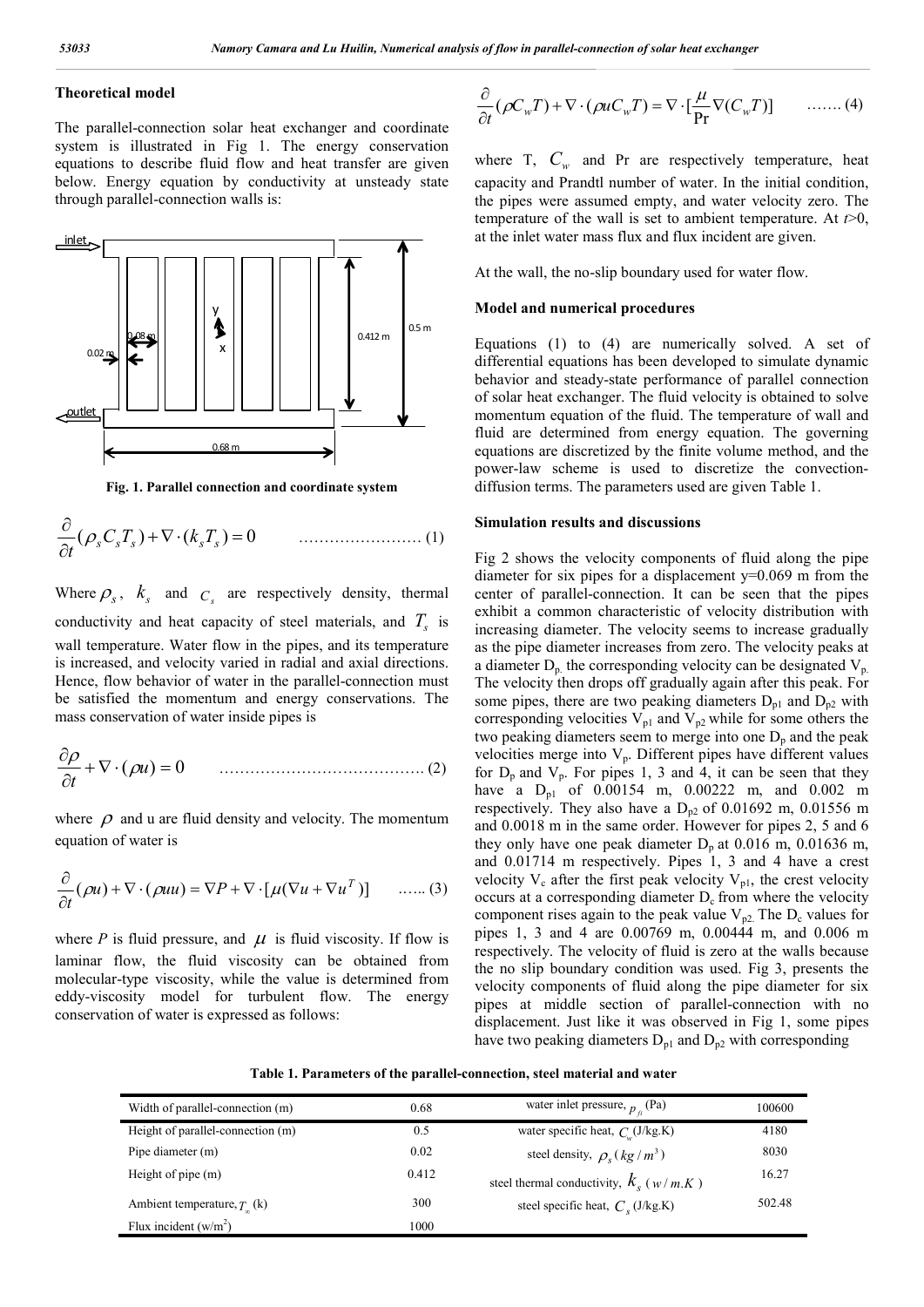

**Fig. 2. Profile of velocity components of fluid at y= 0.069 m from the center**



**Fig. 4. Profile of velocity components of fluid at y= -0.069 m from the center**



**Fig. 6. Effect of mass flux on temperature of fluid**

velocities  $V_{p1}$  and  $V_{p2}$  while for others the two peaking diameters seem to merge into one  $D_p$  and the peak velocities merge into  $V_p$  with different pipes have different values for  $D_p$ and  $V_p$ . However there is a reversal of the velocity distribution by tube position. For pipes 1, 2, 3 and 6 there is only one peak diameter  $D_n$  at 0.01385 m, 0.016 m, 0.01556 m, and 0.01429 m respectively.



**Fig. 3. Profile of velocity components of fluid at middle section**



 **Fig. 5. Distribution of fluid outlet temperature of main tube diameter**



**Fig. 7. Effect of mass flux on the velocity component of fluid**

Only pipes 4 and 5 have two peak diameters (and peak velocity components) and a crest value for each of the two quantities. These occur for pipe 4 at  $D_{p1}$ ,  $D_{p2}$  and  $D_c$  equal to 0.002 m, 0.014 m and 0.004 m respectively. For pipe 5 the values are 0.00182 m, 0.01636 m and 0.00545 m in the same order. Additionally it is observed that the maximum peak velocity for all the tubes is lower at the centre than at a point away towards